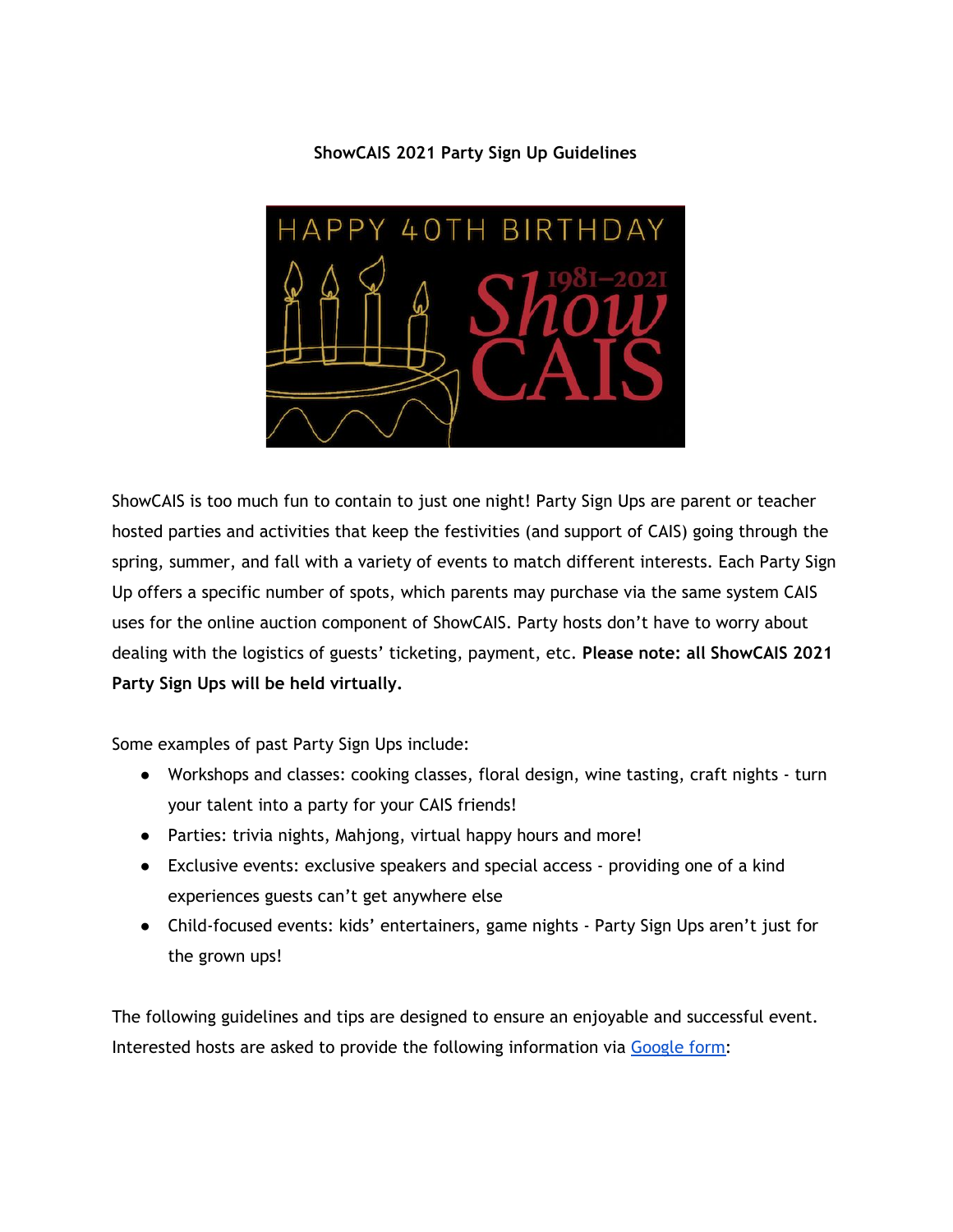#### **1. Party Description**

Describe the event/activity/party you wish to host (Does the event have a theme? Will you provide food and drink? What will the guests be doing? Are children allowed? What hours are the event?). Please also set the maximum number of guests allowed at the event.

### **2. Event Date**

Party hosts will work with the Advancement Office to determine a date that does not conflict with school events or other Party Sign Ups. Dates should fall between spring of 2021 to autumn of 2021 and will need final approval from the Advancement Office. Please note that parties in the middle of summer do not tend to sell as well as those hosted in spring or fall.

# **3. Estimated or Total Value of the Event and Suggested Event Price**

For example, if you will be hosting a cooking party for 10 people, the "estimated value" would include the cost of the goods and services to host this party. Please save any receipts from party expenses to receive an in-kind acknowledgement. Party Sign Up Hosts should provide a suggested ticket price per person or family which the Advancement Office will approve. Most Party Sign Ups cost between \$30 and \$150 per person. Guests do not receive a tax credit for their Party Sign Up purchase.

# **4**. **Supplies**

Does the ticket include any "extras"? For example:

- Craft kits or supplies if you're doing a virtual workshop
- Food or drinks to be delivered think cocktail kits or fun bites from your favorite takeout spots

Please note that including these items for your guests is not necessary! However it can be a fun option to make a virtual gathering that much more special. If you do choose to include any items for delivery for guests, the Advancement Office would be happy to provide a list of guests' addresses.

# **5. Other information to include**

Any additional information guests might need to know!

#### **Responsibilities of the Host:**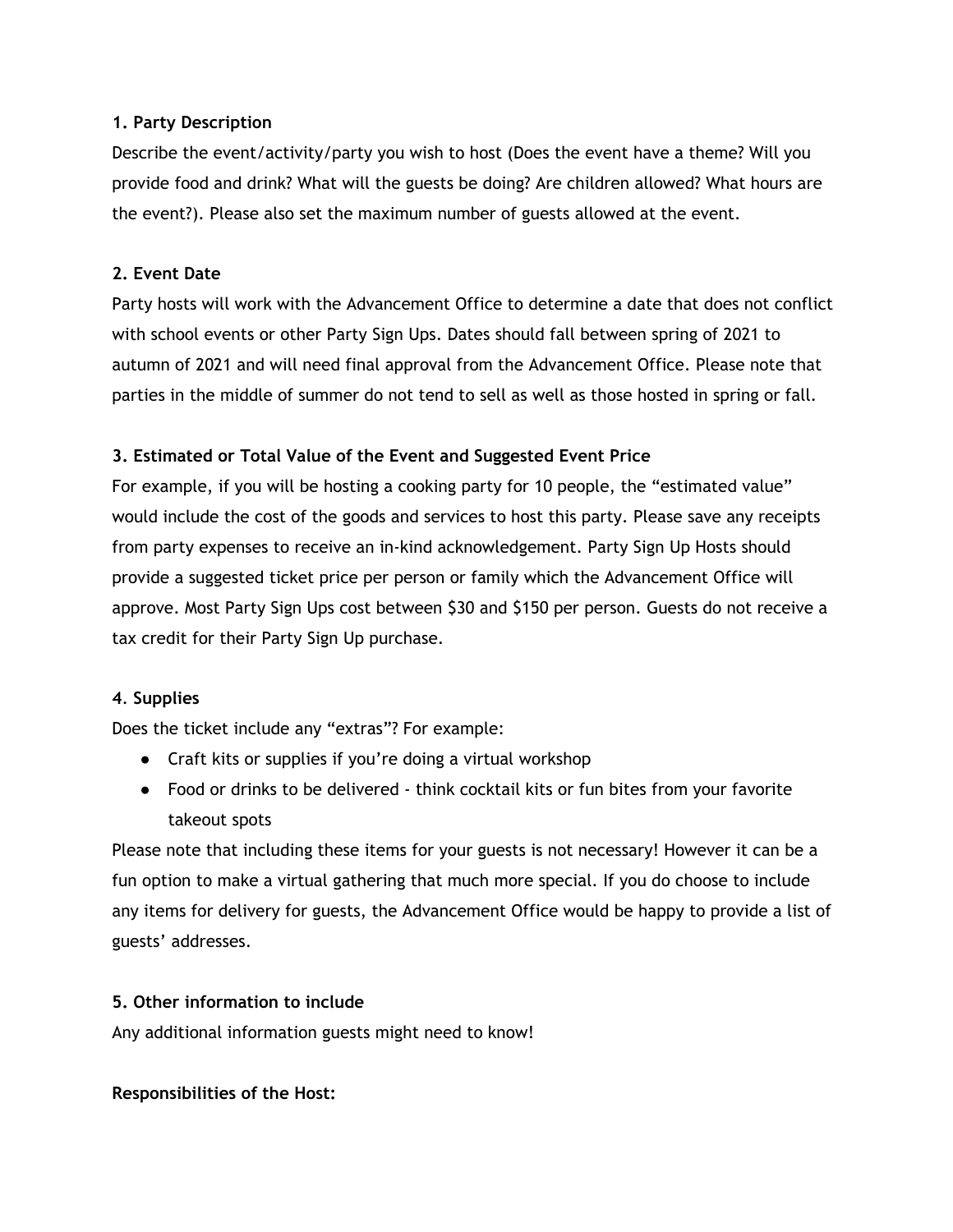The Party Sign Up Host is expected to underwrite the cost of the event, as well as coordinating all arrangements leading up to the event and on the day of the event. The Advancement Office will provide updated guest lists for hosts leading up to the event date. Party Sign Ups are not staffed by the Advancement Office. All monies raised from sales of Party Sign Up spots benefit CAIS.

Not only is it disappointing when parties are cancelled, CAIS will need to refund ticket sales for guests. Please create a Party Sign Up that you are comfortable hosting, regardless of attendance.

# **Helpful Tips and Important Guidelines**

# **Inclusivity:**

Party Sign Ups are a fun way for parents to participate in raising money for CAIS and should therefore be welcoming and inclusive to all. Party Sign Up hosts are asked to keep costs low (not to exceed \$150 per person) so tickets will be affordable to as many parents as possible. Party Sign Ups are also for people of all genders, in accordance with CAIS's Gender Inclusion Guidelines, and should be advertised as such. Everyone who is interested in a party theme is welcomed to attend that party with the purchase of a ticket. Host a Parents' Night Out rather than an event just for moms or dads - your peers will thank you!

# **Cost:**

Not only should ticket prices be affordable for guests, hosts shouldn't spend a fortune on Party Sign Ups either.

Some tips for creating fun and low-cost parties:

- Co-host a Party Sign Up with other parents to share expenses.
- Create a budget and stick with it. This is a fundraiser and people are participating to raise money for CAIS, as well as to have fun with other families - it doesn't need to be a lavish event!

# **Do What You Know Best:**

Enlist your talented friends! Have a friend in a band or someone who's a whiz in the kitchen? Throw a virtual dance party or cooking class! Many people will donate their services, or at